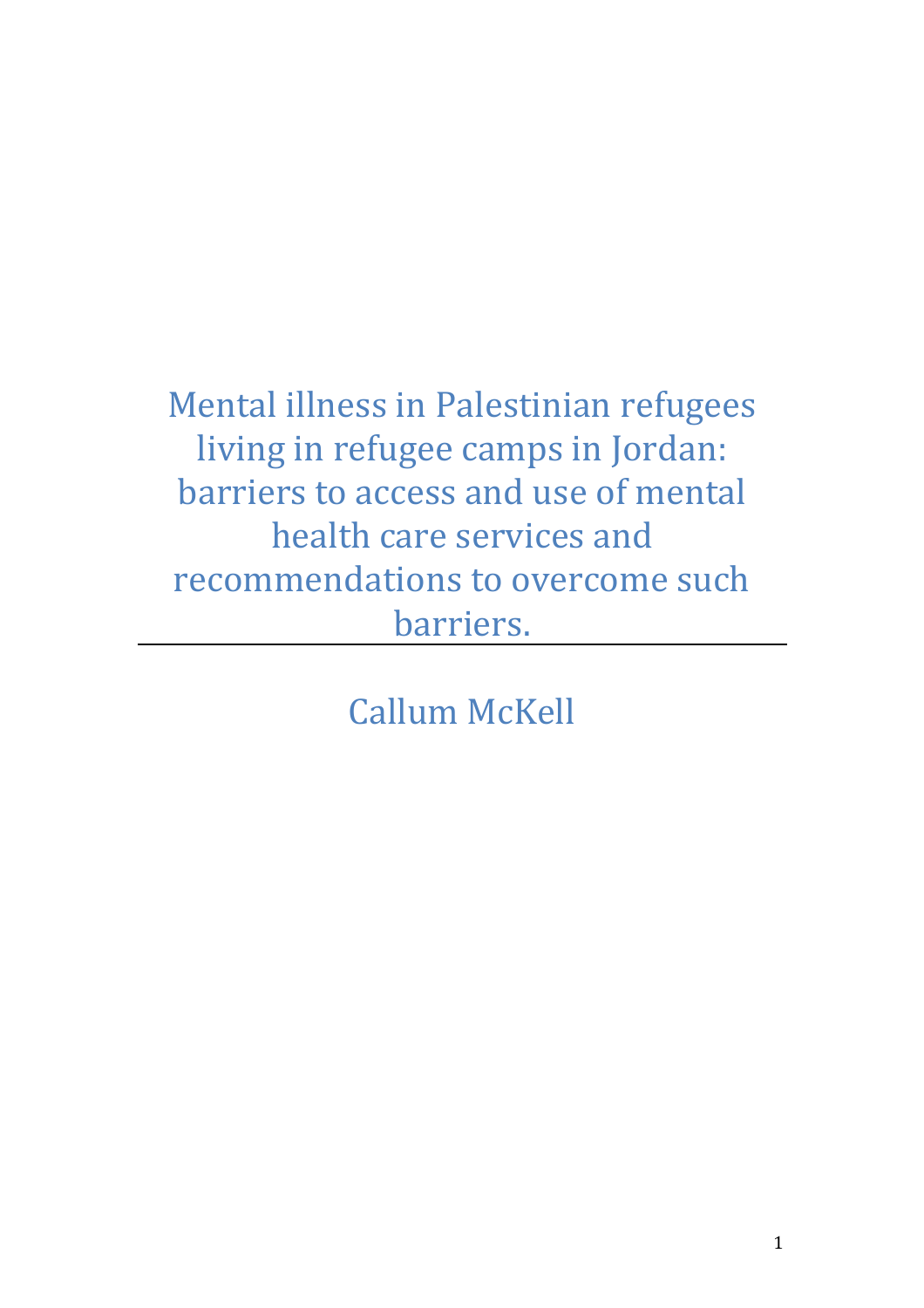## **Abstract**

### Aim

To review barriers to access and use of mental healthcare services in Palestinian refugee camps in Jordan, in order to provide recommendations to overcome such barriers.

### Introduction

There were 19.5 million refugees across the world in 2014. Refugees often experience traumatic events, which combined with stressful living conditions in refugee camps such as violence and overcrowding, results in higher prevalence of mental illness than in other populations.

Of the world's refugees, 5.1 million are Palestinians, 2.1 million of which reside in Jordan following the Arab-Israeli conflicts.

The long-term nature of Palestinian refugees in Jordan means many of the population have lived their whole lives in camps, and so have been continually exposed to stressful living conditions. This has resulted in many Palestinian refugees being at risk of developing mental illness.

Barriers to Arab populations accessing and using mental healthcare services are known of, however little literature has identified barriers and solutions to overcome them specifically in Palestinian refugees in Jordan.

### **Methods**

16 qualitative semi-structured interviews were conducted with medical professionals working at health centres in Baqa'a refugee camp during May 2015. Thematic analysis was used to analyse interview transcripts.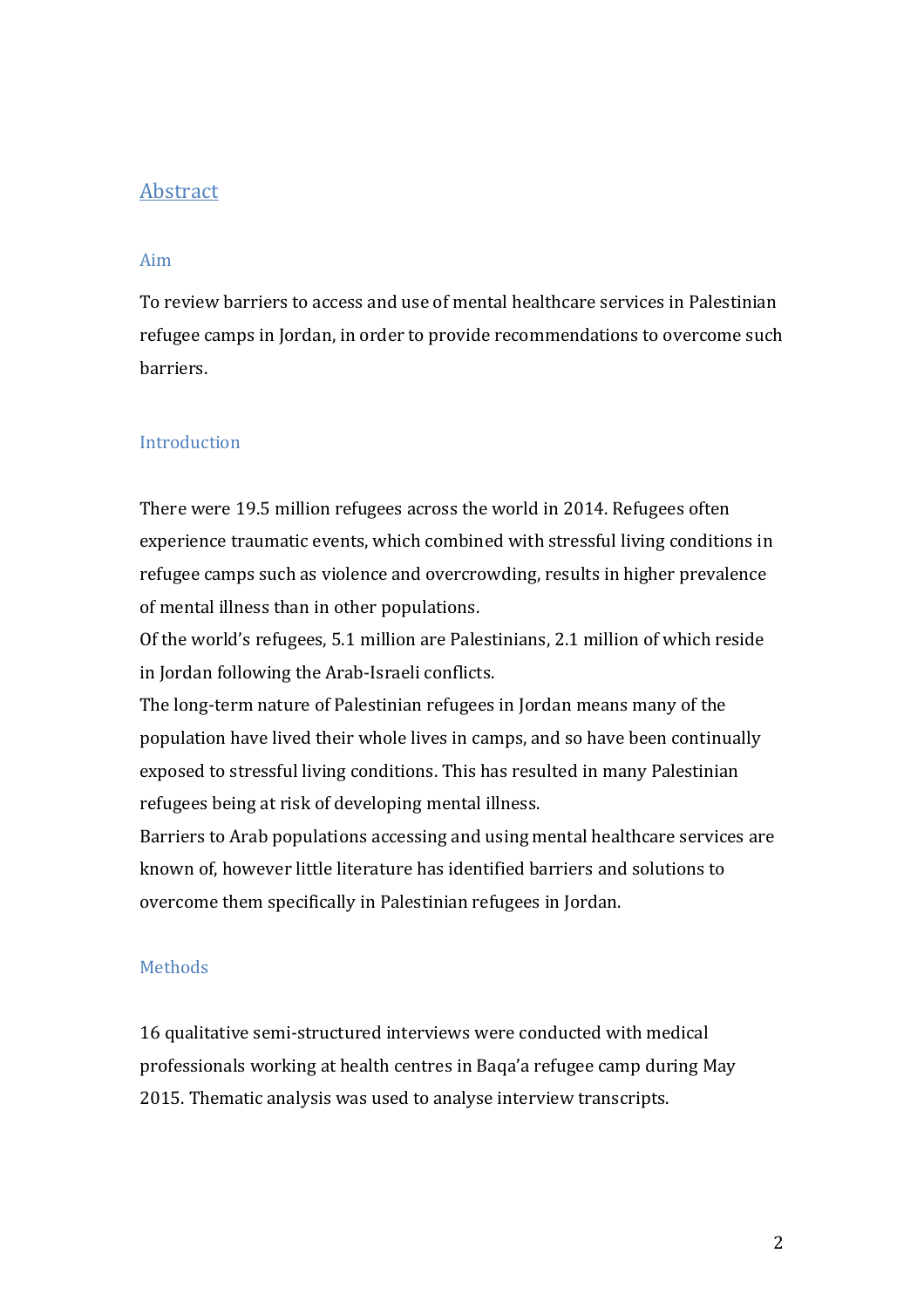### Findings

Barriers were identified in all 16 interviews. Resource and financial deficits were the most commonly identified barriers. Sex, stigma, religion and culture were also identified as barriers to access and use of mental healthcare.

### Discussion

All participants identified high prevalence of mental illness in the refugee population, although quantitative research is still required to clarify its true extent. Mental health services in the refugee camps were found to be inadequate for providing needed care, with similar issues seen in other Arab states. Barriers identified in this report are primarily social and cultural, rather than previous research which places more emphasis on organisational factors. Recommendations to overcome identified barriers are presented.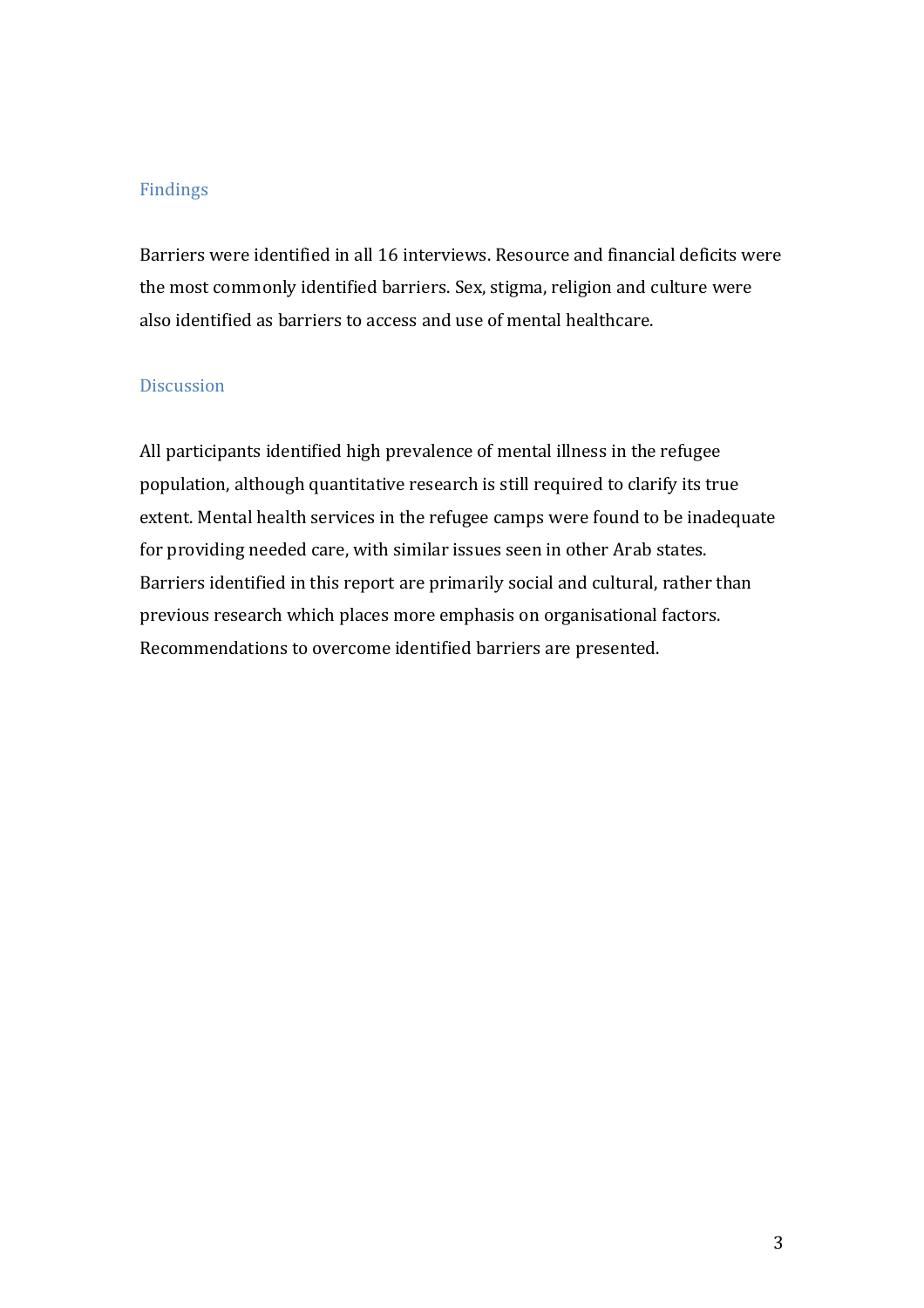# **Contents**

| 3.1 The prevalence and types of mental illness in Baqa'a refugee camp12 |  |
|-------------------------------------------------------------------------|--|
|                                                                         |  |
|                                                                         |  |
|                                                                         |  |
|                                                                         |  |
|                                                                         |  |
|                                                                         |  |
|                                                                         |  |
|                                                                         |  |
|                                                                         |  |
|                                                                         |  |
|                                                                         |  |
|                                                                         |  |
|                                                                         |  |
|                                                                         |  |
|                                                                         |  |
| Recommendation 2: Integration of MHC into general practice18            |  |
|                                                                         |  |
|                                                                         |  |
|                                                                         |  |
|                                                                         |  |
|                                                                         |  |
|                                                                         |  |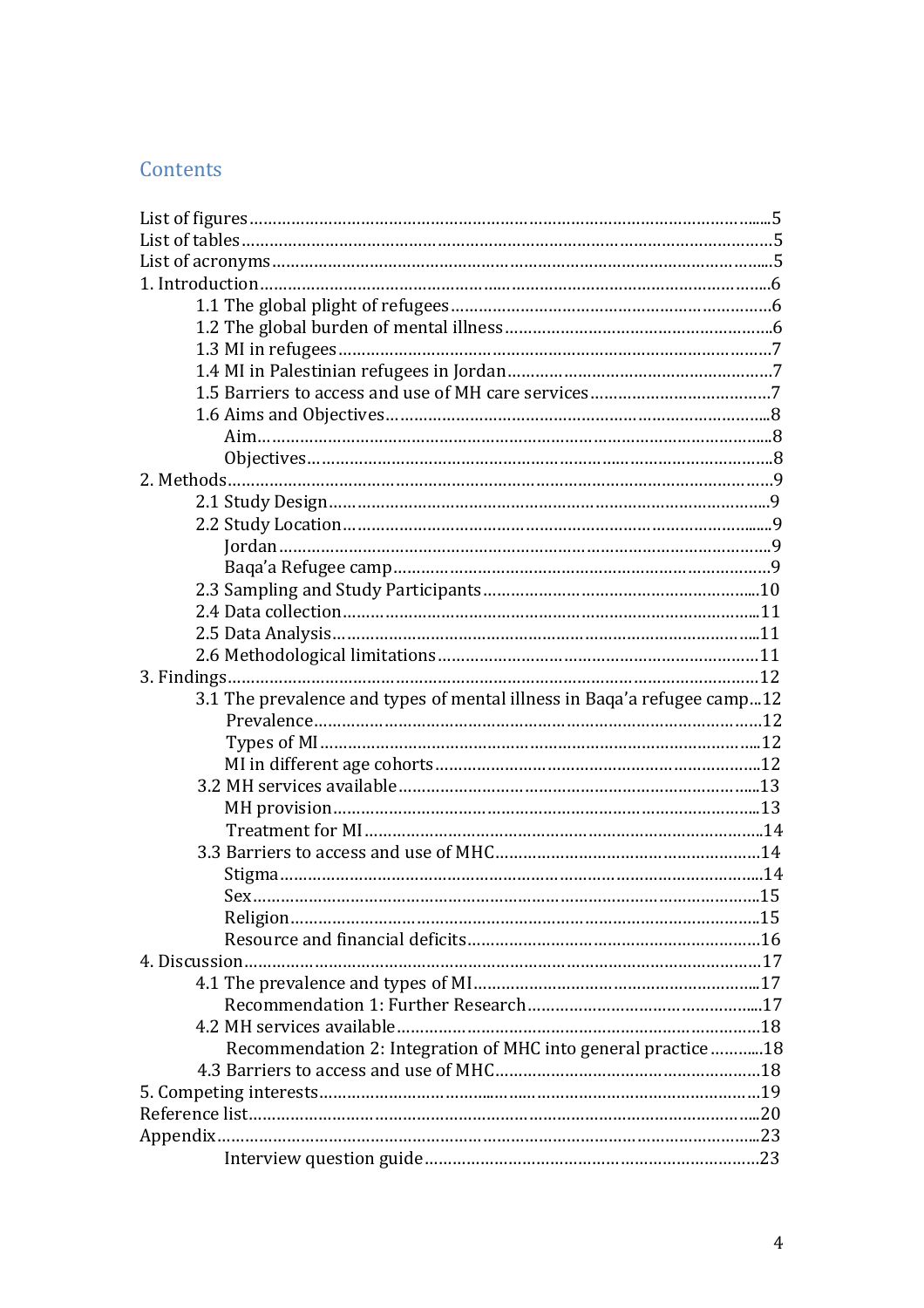# List of figures

# List of tables

# List of acronyms

| MI           | Mental illness                         |
|--------------|----------------------------------------|
| MH           | Mental health                          |
| <b>MHC</b>   | Mental healthcare                      |
| <b>UNRWA</b> | United Nations Relief and Works Agency |
| <b>PTSD</b>  | Post-traumatic stress disorder         |
| <b>GBV</b>   | Gender based violence                  |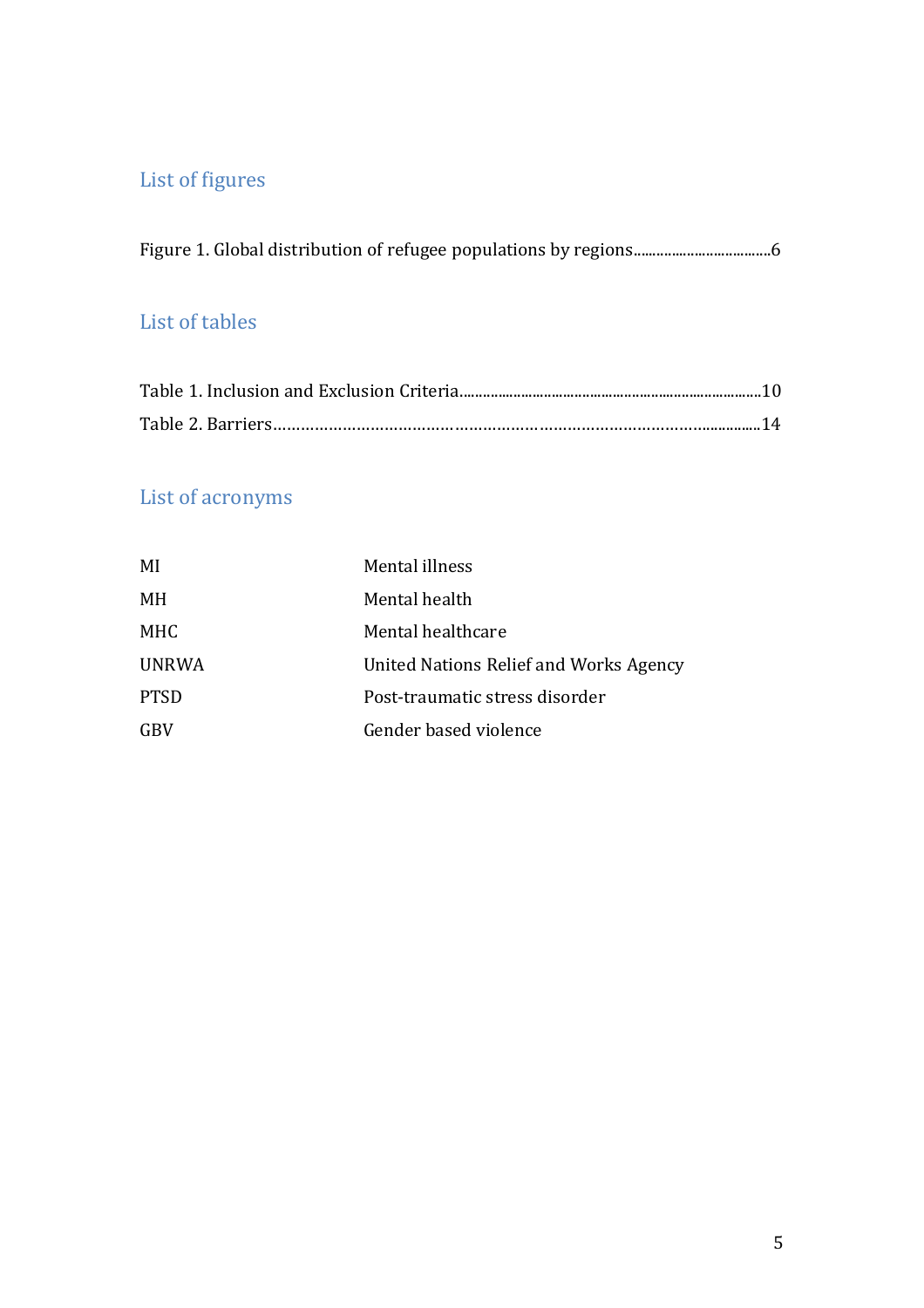## 1.Introduction

## 1.1 The global plight of refugees

There were 19.5 million refugees across the world at the end of 2014(1) . This had increased by 2.9 million persons from 2013(1), largely due to the on-going Syrian conflict(1,2) .

A refugee is defined as: 'A person who owing to a well-founded fear of being persecuted for reasons of race, religion, nationality, membership of a particular social group or political opinion, is outside the country of his nationality and is unable or, owing to such fear, is unwilling to avail himself of the protection of that country'<sup>(3)</sup>.



Figure1. Global distribution of Refugee populations by regions. Adapted<sup>(1,4,5)</sup>.

## 1.2 The global burden of mental illness

Mental illness(MI), a disturbance in the psychological and emotional wellbeing<sup>(6)</sup> of an individual, is highly prevalent across the world, with 29.2%<sup>(7)</sup> of the global population experiencing a MI at some point in their lives.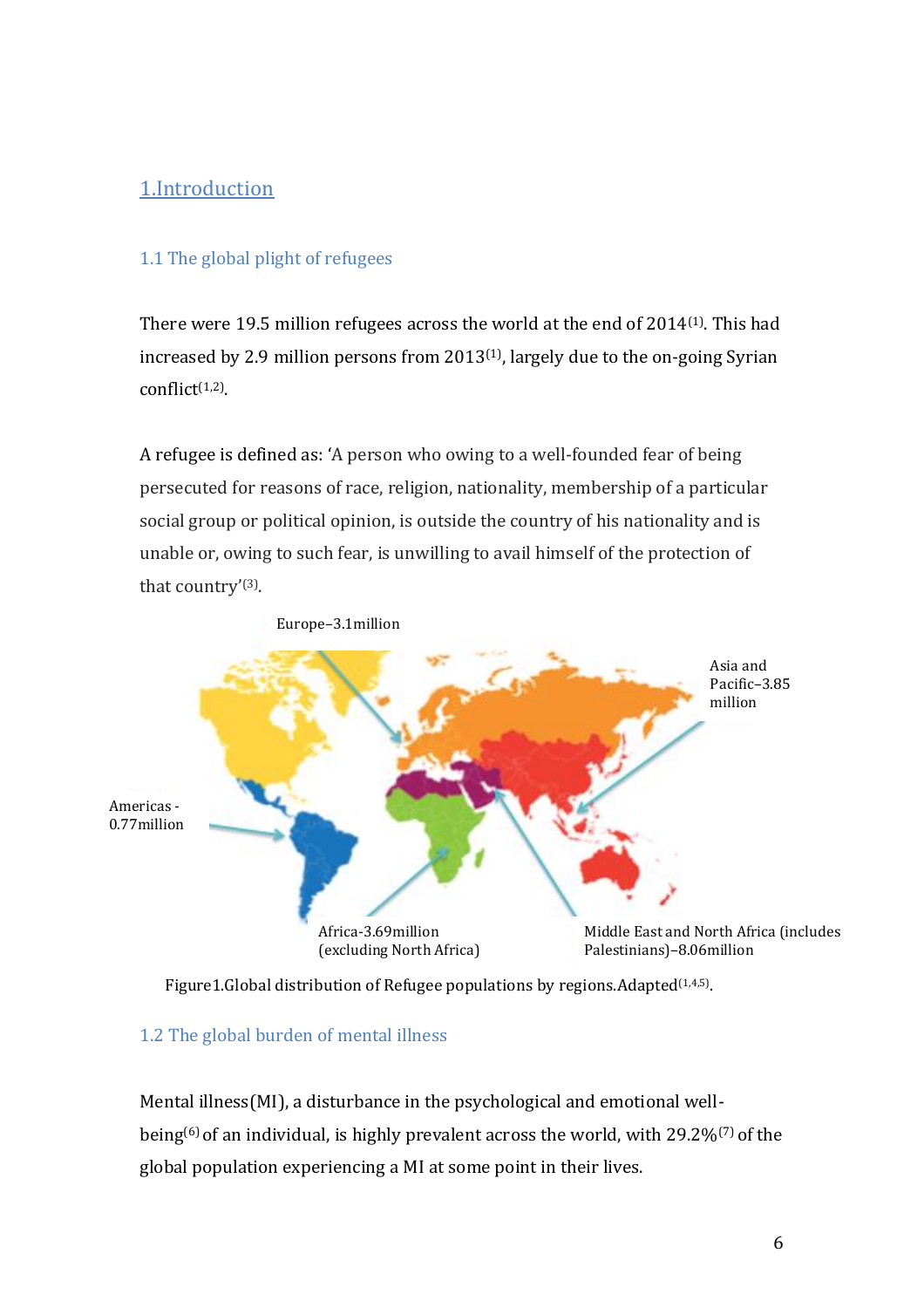### 1.3 MI in refugees

The experiences of refugees that drive them from their home nations are often traumatic, in particular the effects of war $^{(8)}$ . This combined with stressful living conditions in refugee camps such as overcrowding, violence and lack of employment<sup>(9)</sup> results in the prevalence of MI in refugees being high relative to other population groups<sup>(9-11)</sup>. Studies have identified up to 43% of refugees as having MI<sup>(9,10)</sup>.

### 1.4 MI in Palestinian refugees in Jordan

Of the world's 19.5 million refugees<sup>(1)</sup>, 5.1 million are Palestinians<sup>(1,12)</sup>, displaced as a result of the 1948 and 1967 Arab-Israeli conflicts<sup>(12)</sup>. The Palestinian refugee diaspora is spread across the Middle East, with refugees in the Gaza strip, West Bank, Lebanon, Syria and Jordan<sup>(13)</sup>. Of these, 2.1 million Palestinian refugees live in Jordan(13) .

Despite the long-term duration of Palestinian refugees in Jordan, 370,000 Palestinians continue to live in refugee camps, as they cannot afford to leave $(13)$ . Consequently many Palestinian refugees are second generation, and so have not fled the Palestinian Territories, nor been exposed to conflict<sup> $(12)$ </sup>. They have however lived their lives entirely in refugee camps, and so been continually exposed to highly stressful conditions, including poverty, violence and overcrowding<sup>(9,14)</sup>, all of which are known to have damaging effects on mental health(MH) in refugees<sup>(15-19)</sup>.

### 1.5 Barriers to access and use of MH care services

Barriers to Arab-refugees accessing mental health care(MHC) are known of, in particular stigma and lack of education<sup>(20,21,22)</sup>. Such barriers are detrimental to MH, preventing refugees accessing MHC, and so exacerbating MI<sup>(20-22)</sup>. However,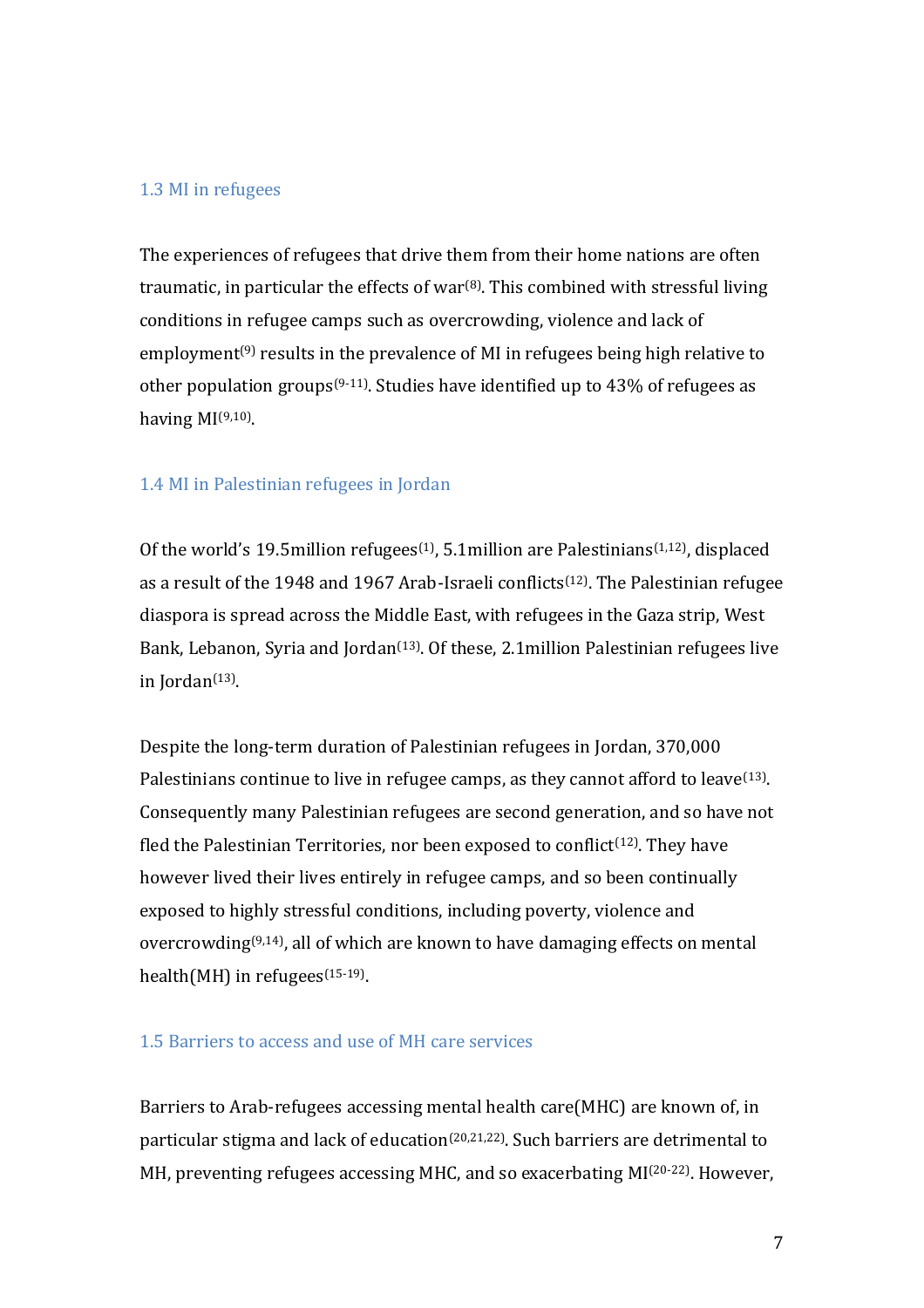such research, specific to Palestinian refugees in Jordan remains woefully unexplored<sup>(22)</sup>.

1.6 Aim and Objectives

**Aim:** To review barriers to access and use of MHC services in Palestinian refugee camps in Jordan, in order to provide recommendations to overcome such barriers.

## **Objectives:**

- 1. To identify the prevalence and types of MI in the refugee population of Baqa'a Palestinian refugee camp in Jordan
- 2. To identify the MH services available in Palestinian refugee camps in Jordan
- 3. To identify barriers to access and use of MHC in Palestinian refugee camps in Jordan
- 4. To offer recommendations for improvement of MHC in Palestinian refugee camps in Jordan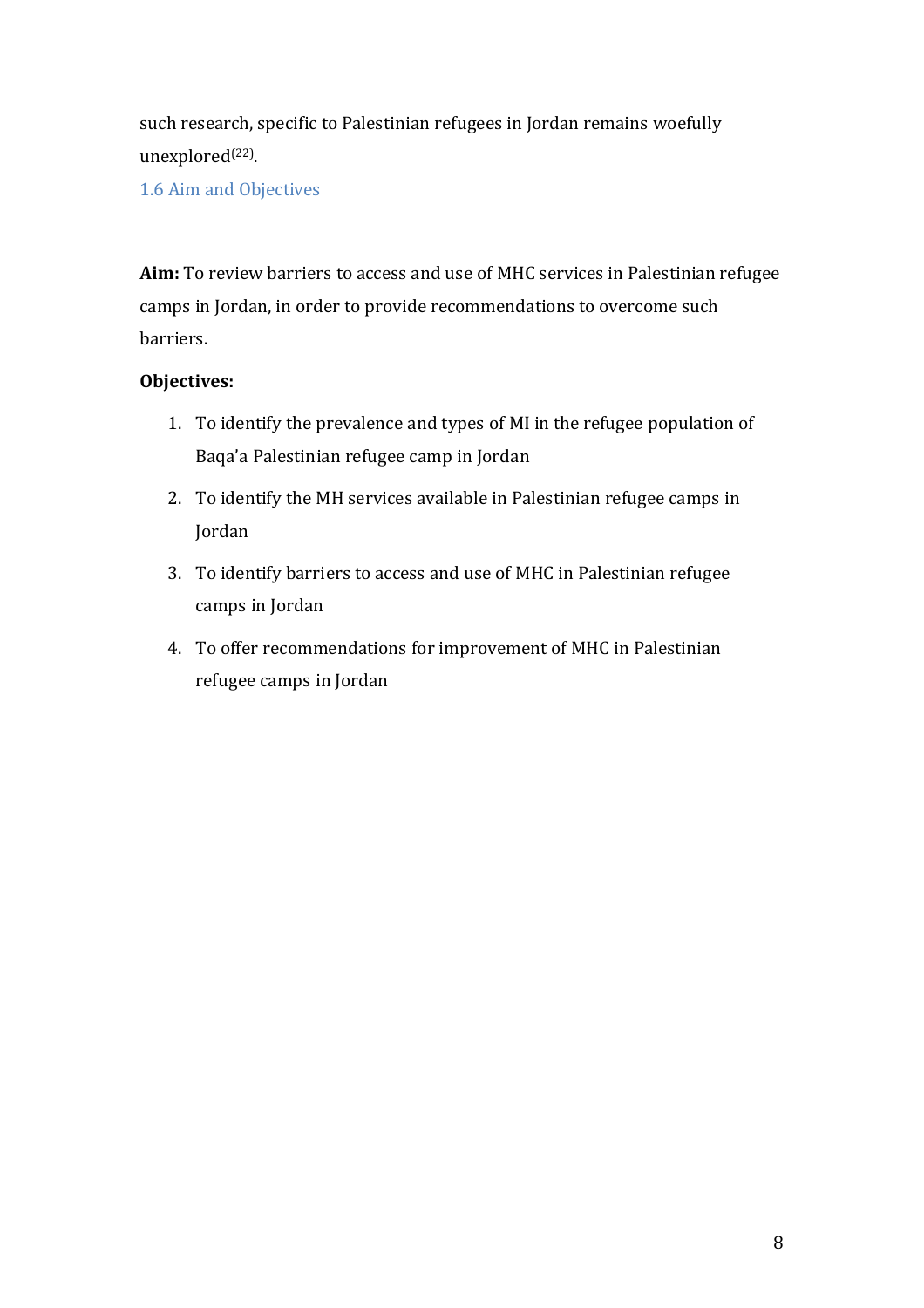## 2.Methods

### 2.1 Study Design

This study uses a cross-sectional, qualitative design. The barriers investigated in this study will be better understood using a qualitative methodology, as this will allow questions to be asked that seek to understand the 'what, how or why'(23) of such barriers, and not just quantifying them.

### 2.2 Study Location

### Jordan

Jordan is a middle-income country(24) located in the Middle East. Jordan hosts ten Palestinian refugee camps<sup>(12,13)</sup>.

## Baqa'a Refugee Camp

Located 20 kilometres north of Amman, Baqa'a refugee camp is the largest Palestinian refugee camp in Jordan, home to 104,000 Palestinians over a 1.4<sup>2</sup> kilometre area<sup>(13,25)</sup>. Of the 16 interviews conducted in this study, 14 were conducted in health centres at Baqa'a, with the remaining two conducted at the headquarters of the United Nations Relief and Works Agency(UNRWA) in Jordan.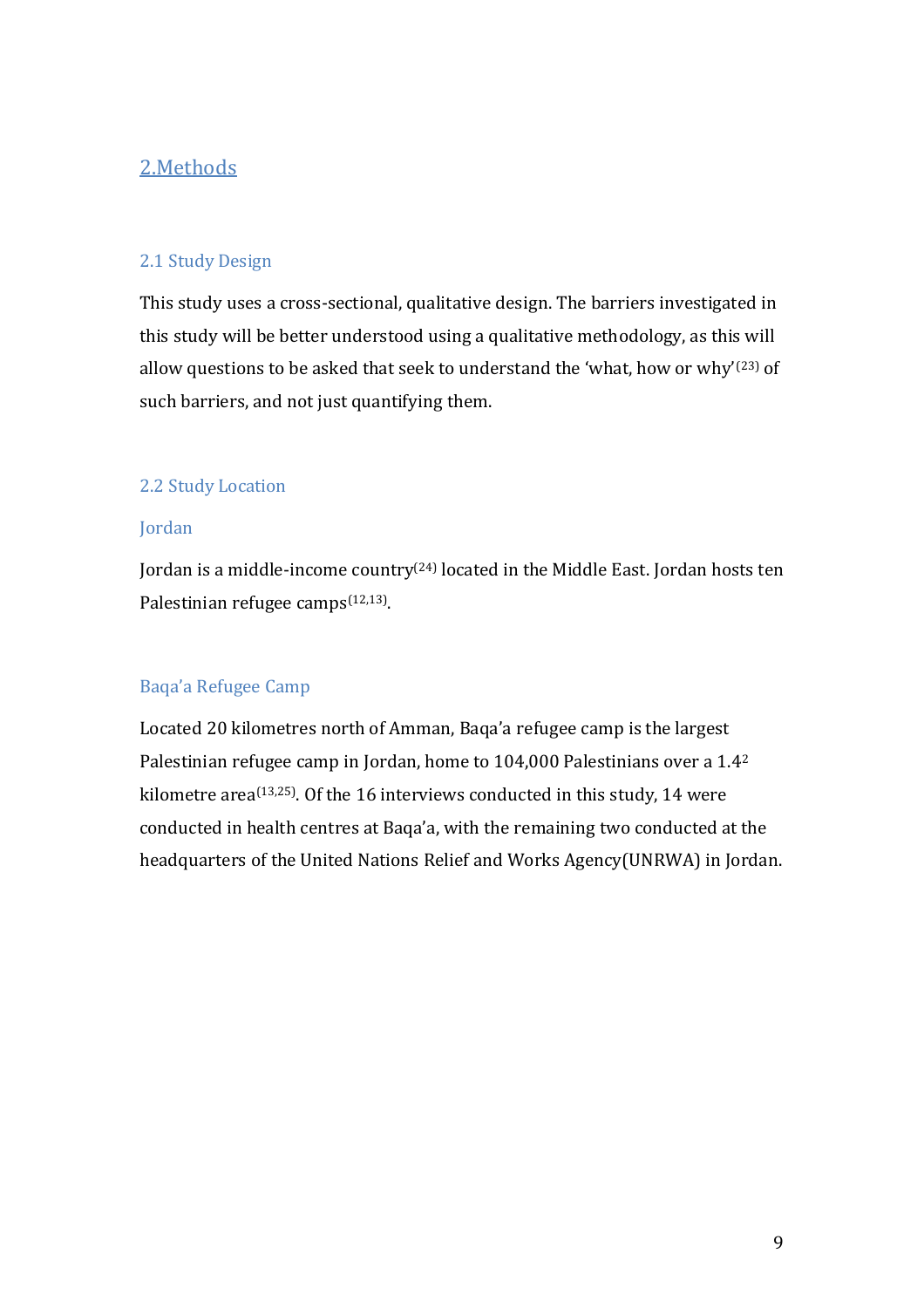## 2.3 Sampling and Study Participants

Participants interviewed for this study were purposively sampled, using a UNRWA director as a gatekeeper. The following inclusion and exclusion criteria were applied:

| <b>Inclusion Criteria</b>                                                                                                                                                                                                                                          | <b>Exclusion criteria</b>                                                 |
|--------------------------------------------------------------------------------------------------------------------------------------------------------------------------------------------------------------------------------------------------------------------|---------------------------------------------------------------------------|
|                                                                                                                                                                                                                                                                    |                                                                           |
| A doctor, nurse or medical<br>$\qquad \qquad \blacksquare$<br>professional with regular<br>patient contact at a health<br>centre in Baqa'a Camp<br>Medical staff working for the<br>$\blacksquare$<br>Field Health Programme at<br>UNRWA headquarters in<br>Jordan | A non-medical professional<br>$\blacksquare$<br>Palestinian refugees<br>۰ |

## Table 1.Study Criteria

Research suggests a sample of 12-15 interviews is required(26-29) to reach saturation in qualitative research. In this study, a sample of 16, including one focus group were interviewed.

Participants were recruited by the gatekeeper, and shown the research information sheet before meeting the researcher, so to have time to consider consenting to the study.

No refugees were asked to participate in this study. Considering the stressful experiences many have faced and would have to recall in an interview, combined with the relative inexperience of the researcher to interview vulnerable persons, this would be unethical practice. Instead medical professionals involved in delivering health care to the refugees were interviewed.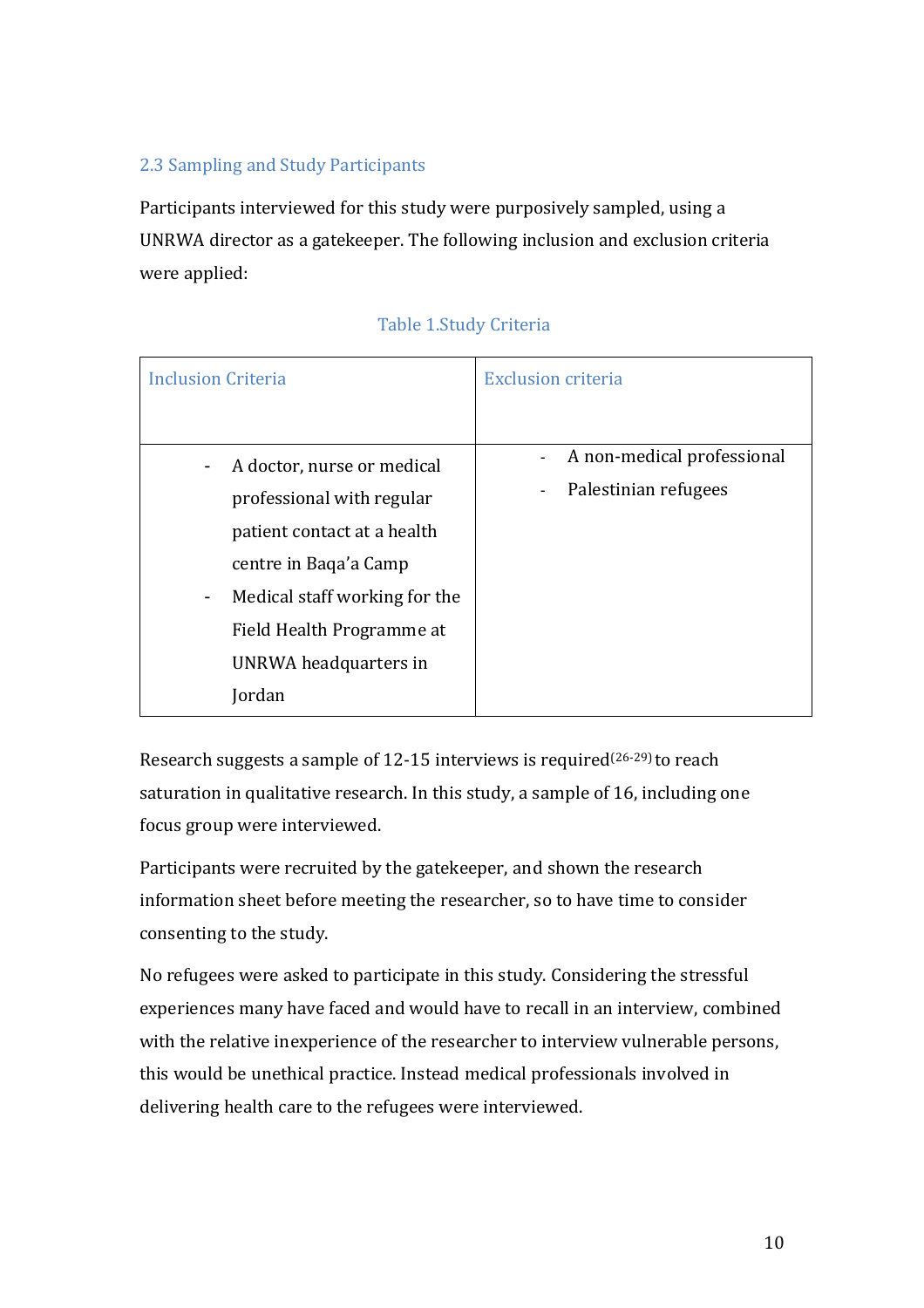### 2.4 Data collection

Data was collected over three weeks in May 2015, using semi-structured interviews. Interviews ranged from 40 to 60 minutes in length, and were audio recorded.

A translator was used in seven of the 16 interviews, and was familiarised with the question sheet, so to improve interpretation<sup>(30-32)</sup>.

Ethical approval was granted by the University of Leeds and UNRWA. All participants were given information sheets, in both English and Arabic, to read before the interviews, and signed a consent form to acknowledge they understood the aim of the study and any possible uses for data.

## 2.5 Data Analysis

Thematic analysis(23,33) was used to analyse the data. This involved the 'cut and paste technique', with all 16 interview transcripts printed out and cut into sections under broad themes<sup>(23,33)</sup>. Broad themes were identified using deductive reasoning, as they resulted from the question matrix(see appendix) and the research objectives. Following this, more specific codes, also based on the question matrix, were noted within the broad themes and data reclassified under the codes<sup>(23,33)</sup>. Data not classified under any of the deductive codes were then inductively coded.

### 2.6 Methodological limitations

1. Use of purposive sampling may have biased the results of the study, as the gatekeeper chose whether or not a participant was asked for interview. As such, the selection of participants may have been biased and so affected the resulting data.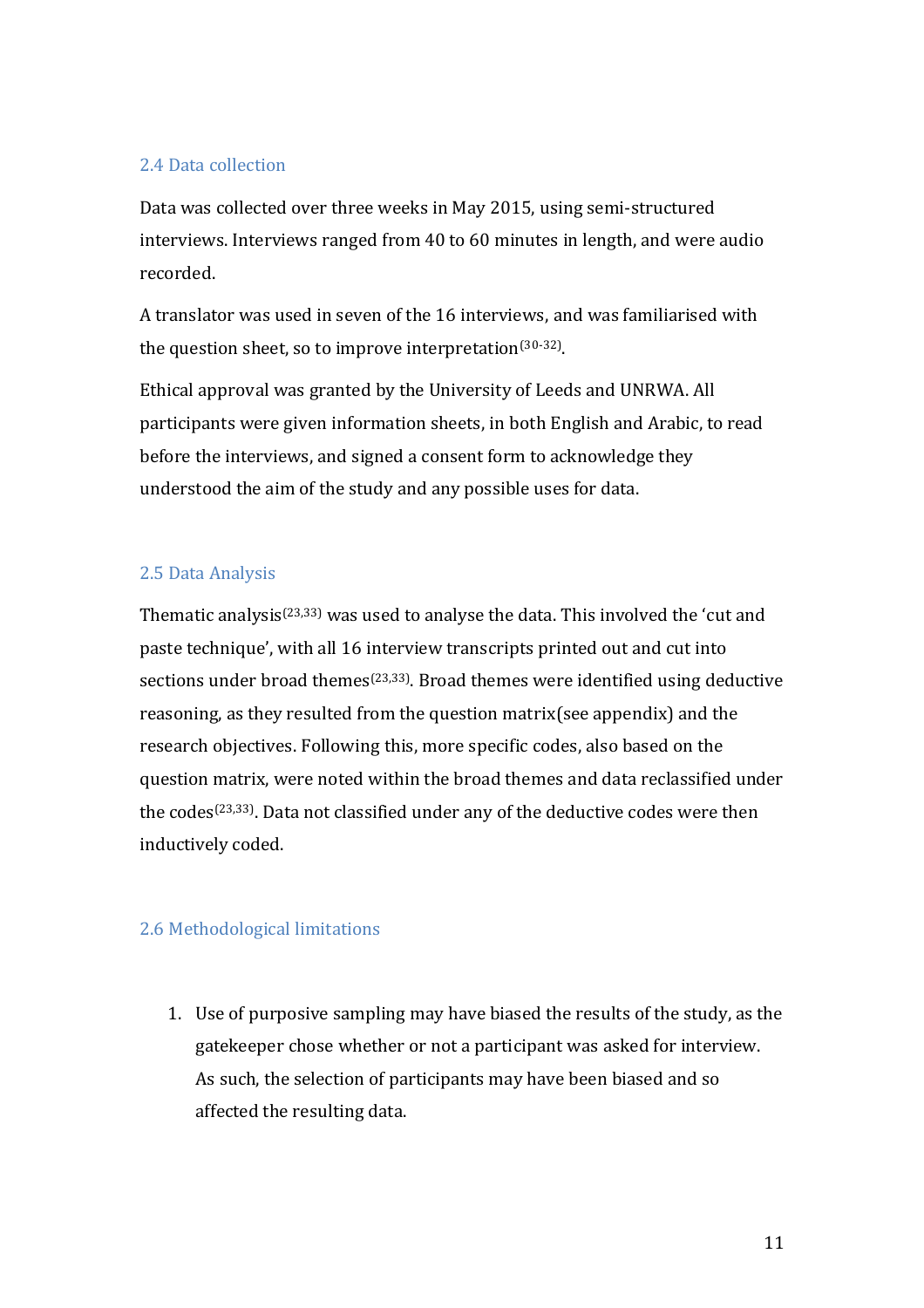2. Use of a translator for some of the interviews may have caused loss of accuracy, as whilst a literal translation was instructed, this may not have always occurred<sup>(23)</sup>.

## 3.Findings

## 3.1 The prevalence and types of MI in Baqa'a refugee camp

### Prevalence

The prevalence of MI in Palestinian refugees was acknowledged to be high by all participants. However, the extent to which participants deemed it was prevalent fluctuated significantly. No participant knew of an official figure for MI prevalence in Baqa'a or Palestinian refugees in Jordan. Several stated prevalence to be between 20-50%, with three participants estimating it to be as high as 75%. Such variation may reflect misunderstanding in staff of what constitutes MI, or lack of diagnostic standards.

Under diagnosis was also reported by four participants, whom identified lack of knowledge in refugees on MI and social pressures as reasons for this.

## *'Many of them have these disorders hidden, which they do not admit for many reasons'.*Participant 8.

### Types of MI

Depression and anxiety were reported as the most prevalent MI in the refugees, with every participant naming depression and 11 anxiety. Psychosomatic illness was also noted, but with only three participants describing it.

One participant noted that unlike in other refugee populations, PTSD is not a MI found commonly in Palestinian refugees in Jordan. This is potentially reflective of the long term and relatively safe residency of this group to compared to others less fortunate.

### MI in different age cohorts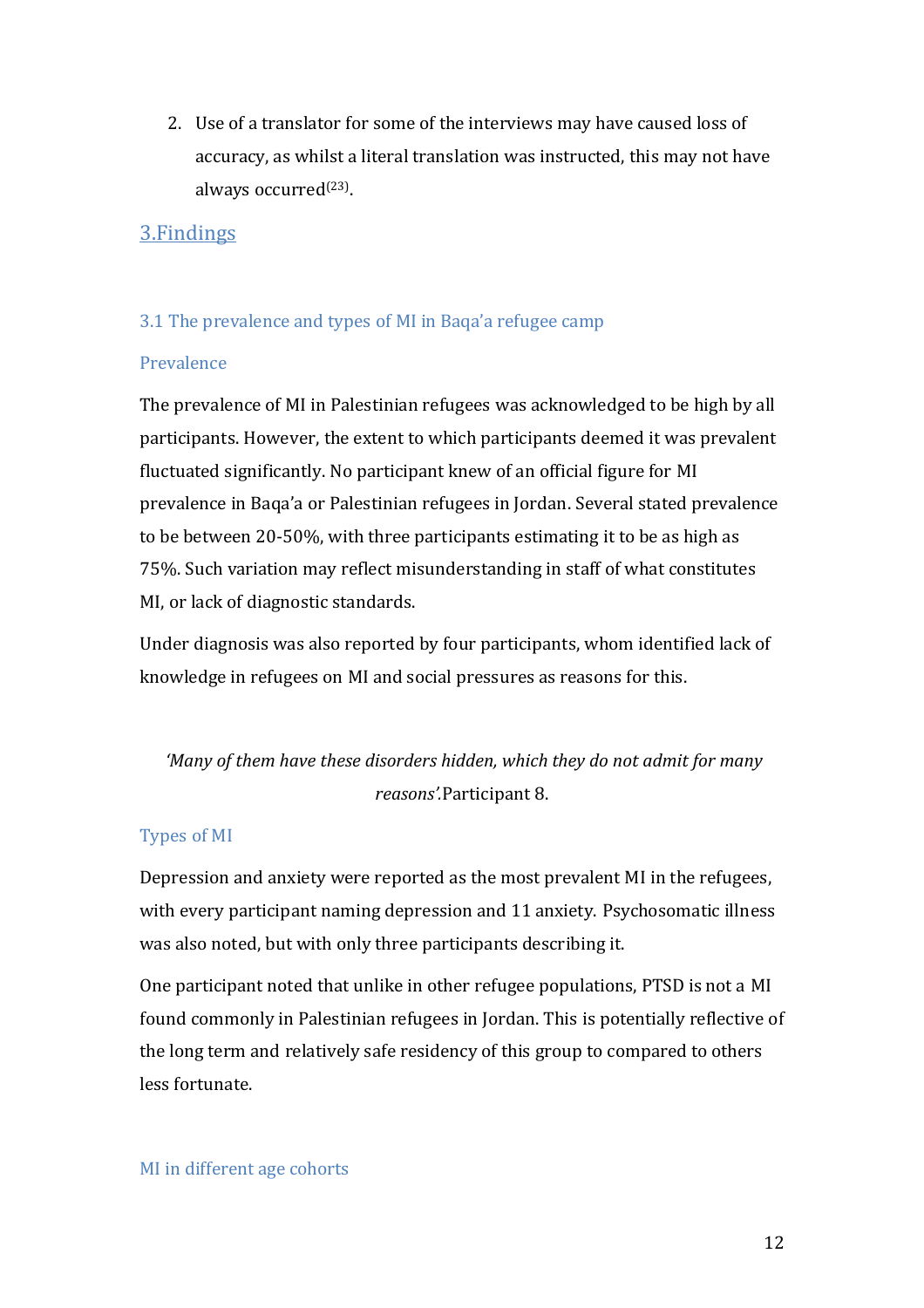Teenagers were described as a cohort particularly at risk, due to lack of education and less opportunities to enjoy themselves. One participant noted at this age, refugee teenagers start to compare themselves to Jordanians and realise that they have less opportunity and legal rights.

Women aged 15-40 was another specific cohort identified by several participants. Young marriage and caring for multiple children when still young, whilst in poverty and frequently being victims of gender based violence(GBV) causes stress and MI in many women of this age.

*'She will get engaged and she doesn't know how to lead a life and when she gets baby she will be unnatural how to do the motherness. At the age of 14/15 being a mother is a big problem for her'.*(Focus-Group).

#### 3.2 MH services available

#### MH provision

No dedicated staff or clinics for MH at UNRWA health facilities in Baqa'a exist. Subsequently, refugees with MI are often referred to government hospitals. However, this is often unaffordable to many refugees, as UNRWA only subsidises refugees admitted to hospital – and MH patients are seen as outpatients.

The costs to refugees of transport to appointments, both in Baqa'a and at the government hospital, are also prohibitive. Given the long term nature of MIs, and the numerous follow-up appointments required, this is often too expensive and difficult for refugees, and so their illnesses worsen.

*'Sometimes patients when they come here(Baqa'a) they do not have 1JD(£0.95)… for the bus, so they are walking great distances…. Many cannot afford to come back for follow up appointments, so they give up. Mental health needs more follow up, more visits'.*Participant 5.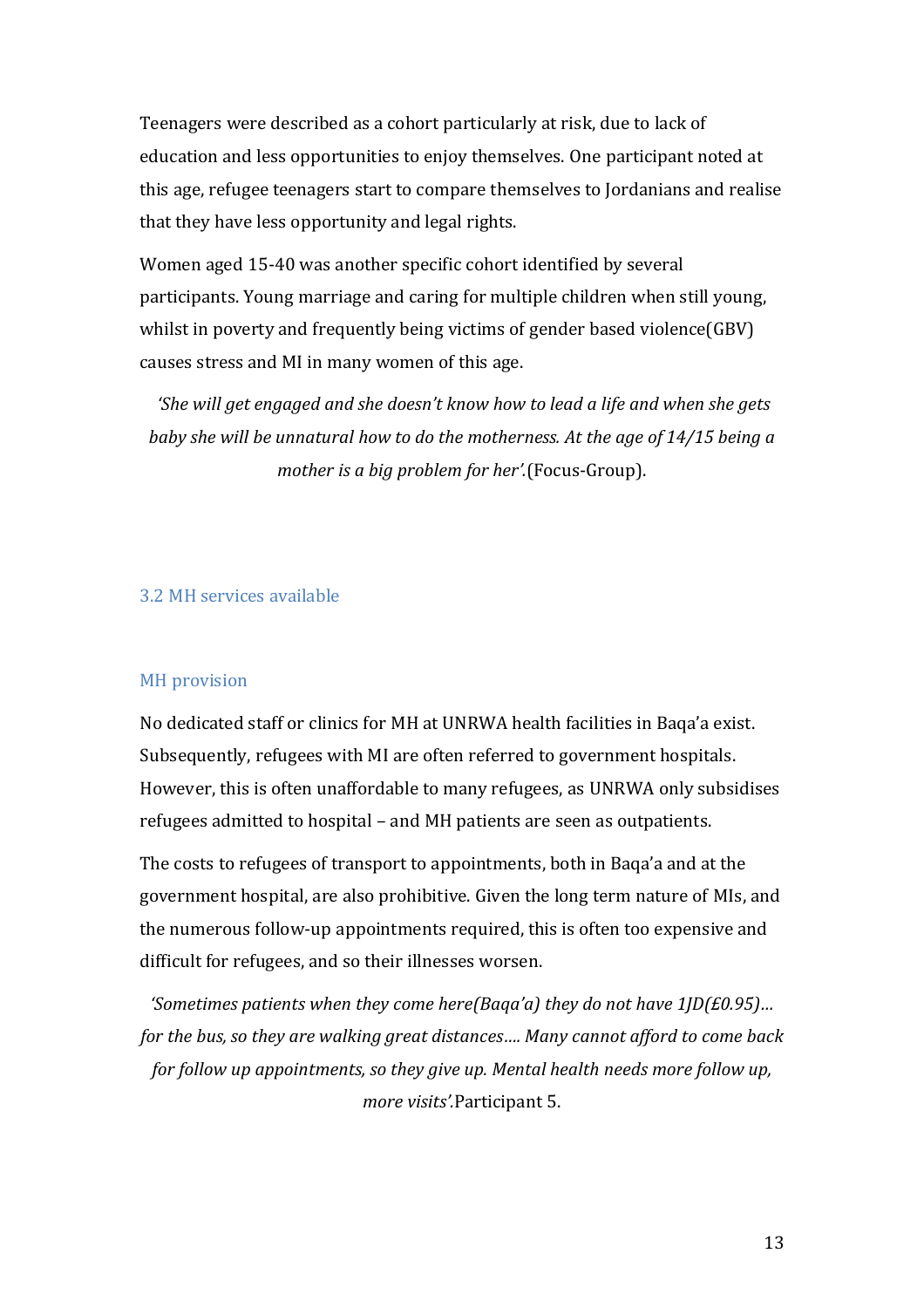## Treatment for MI

Despite lack of MH services, some treatments are available from General Practitioners in Baqa'a, although many participants expressed little confidence in prescribing medicines for MI, citing lack of necessary medicines, knowledge and prescribing guidelines.

Medications are free from the health centres in Baqa'a, however many participants blamed charges at government hospitals as a deterrent to more advanced treatment, with many of the refugees who are referred unable to afford to buy medicines there, and consequently continue to suffer.

No counseling for MI is provided at Baqa'a. Lack of training in counseling, insufficient funds and the large amount of patients seen by staff per day were reasons for this.

*'I have too many patients in a day, often more than 80 a day. I don't have enough time to stay and talk'.*Participant 8.

### 3.3 Barriers to access and use of MHC

Specific barriers were identified in all interviews, as shown in Table 2.

| <b>Barriers</b>                 | Interviews in which identified |
|---------------------------------|--------------------------------|
| <b>Stigma</b>                   | $1-4,6-9,11,12,15,16(n=12)$    |
| <b>Sex</b>                      | $1-9,11-16(n=15)$              |
| Religion                        | $1,2,4-9,12,14-16(n=12)$       |
| Resource and financial deficits | $1-16(n=16)$                   |

## Table 2.Barriers

Stigma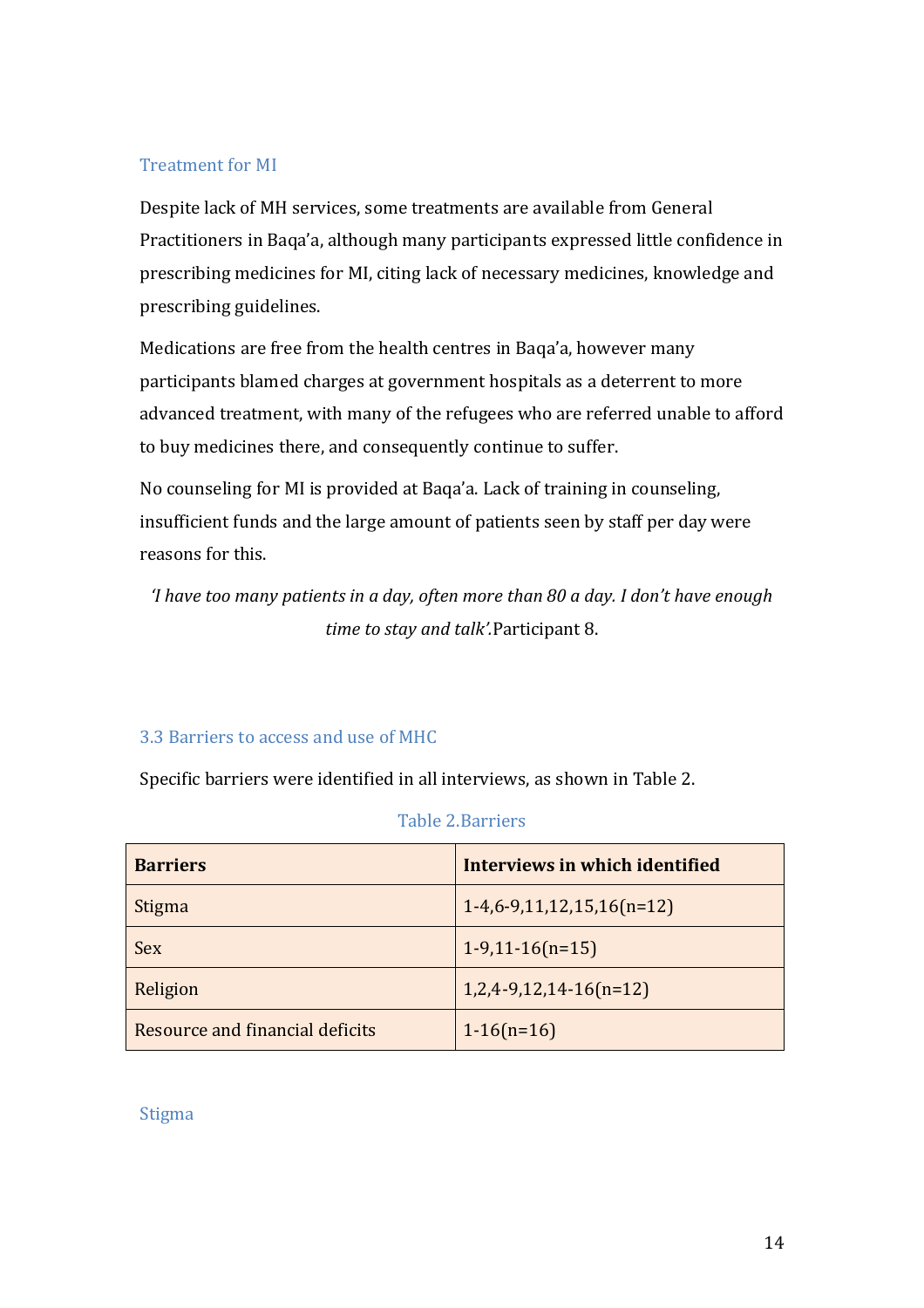12 participants mentioned stigma as a significant barrier to access and use of MHC. Stigma affects both sexes, however women are much more affected than men. Men, should they require MHC, may go to see a doctor on their own, under the guise of another illness. Women however must seek permission from their fathers or husbands, and justify why they need to go to a doctor. A woman admitting MI is a source of great embarrassment to men, and so women whom admit to a MI are often divorced, or her husband marries another wife, making her a lesser wife.

*'They think if they seek this kind of assistance they will be considered crazy, and disqualified totally from social acceptance….the whole family could be disqualified from society'.*Participant 9

#### Sex

Being a woman was identified by all except one participant as a barrier. In addition to the threat of divorce, younger women known to have had a MI will not be able to marry ever-such is the shame of MI. Many women also try to hide MI as they fear, or rather, they know they will be beaten for having an illness which if publically known would shame her family.

Men were described as facing far fewer barriers, although MI is still controversial for them. However, men are still able to marry and be socially accepted after their MI, unlike women.

*'No one will marry a girl if she is known to have had a mental illness. Mental health does not affect men as much – they can still marry. It is more of a problem for women'*.Participant 3

#### Religion

Amongst Muslim Palestinians certain interpretations of Islam exist as major barriers to accessing and using MHC.

Many participants mentioned how through misunderstanding and ignorance, Muslim refugees often do not access care, contrary to the teachings of the Qur'an.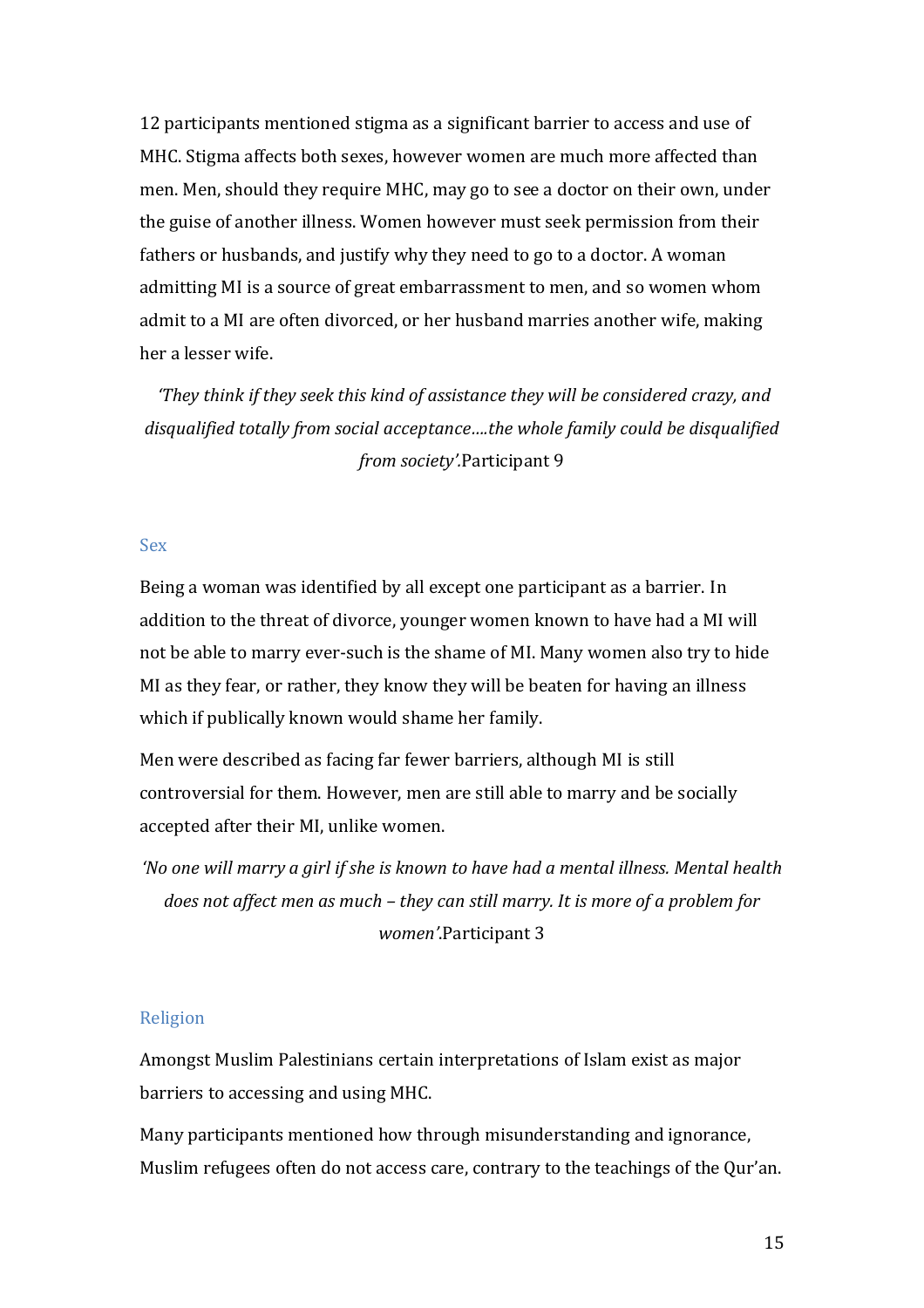## *'There are proverbs in….Islam books that encourage people to look for treatment. A good believer will not wait'.*Participant 2

Instead, many refugees believe MI to be a punishment, and so do not access medical help.

*'They think I am sick, because I did something wrong and God wants to punish me,. And if I go to seek treatment this is against God's will'.*Participant 8

Consequently, most refugees at first do not go to doctors for help, but rather spiritual healers. This is also more desirable as there is no stigma attached to visiting a spiritual healer, as people will largely assume refugees are visiting them for religious counsel, not treatment. Furthermore, doctors are seen to take a long time to cure MI, where as spiritual healers claim to heal instantly.

Participants described how refugees, through their misunderstandings of Islam and MHC, believe more in the power of spiritual healers than doctors. As a result, many refugees are exploited by these healers, paying more than they would in a hospital, for exorcism methods including being beaten with a stick.

### Resource and financial deficits

Every participant mentioned resource and financial deficits as a key barrier to providing MHC to refugees. More training, employing specialists, improving referral systems and drug selection were the resources mentioned as essential to improving care. However, UNRWA simply cannot afford to fund these resources.

'*We have chronic financial resources….This is a real challenge'.*Participant 1.

MH was also described as being so underfunded that sometimes health centres cannot even afford psychiatric drugs for patients.

*'We have some medication for depression…sometimes it is available for one month then for two months we don't have it'.*(Focus-Group)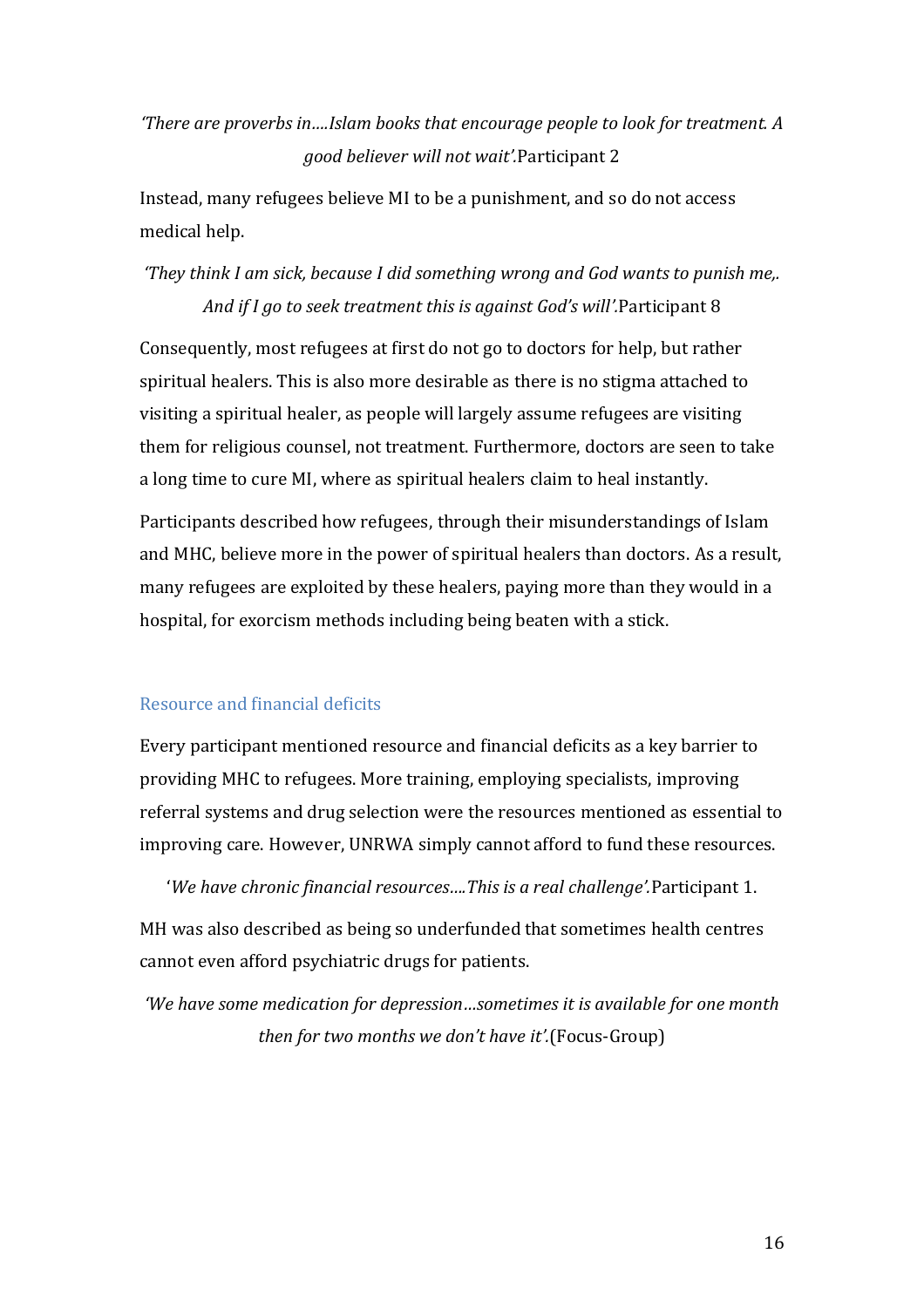## 4.Discussion

### 4.1 The prevalence and types of MI

Albeit unspecific in quantity, all participants in this study identified a high prevalence of MI in the Palestinian refugee population of Jordan, typically between 20-50%. This high prevalence correlates with previous research into Arab refugee populations<sup>(11,15-19)</sup>. However, whilst other studies have found rates of up to 94.9% of refugees having anxiety and 40% depression<sup>(18)</sup>, there is a fundamental difference between other Arab refugee populations and Palestinians in Jordan:exposure to war and conflict. Whilst the significantly increased anxiety levels in other populations(18) reflects exposure to traumatic events, the similar rates of depression suggests that the psychological impact on Palestinians of living long-term in refugee camps, exposed to stressors such as violence, poverty and overcrowding $(9)$ , is perhaps as likely to cause depression as exposure to conflict.

With many of the world's 19.5 million refugees<sup>(1)</sup> living in camps, this finding has an important implication for refugee MHC, showing the powerful effect of living conditions in refugee camps on MH. As such, refugee camps particularly in Jordan, must be better managed to reduce living stressors known to impact negatively upon MH.

It is however important to acknowledge that prevalence figures in this report are estimates, not proven figures, with no literature having yet quantified the true prevalence. Therefore whilst this finding is shocking and important for refugees MH, it is limited by lack of quantifiable data on the observed effect.

### Recommendation 1: Further research

UNRWA should conduct quantitative research using data from medical records, consultations in camp health centres and public surveys that seeks to determine the true prevalence of the different types of MIs present in Palestinian refugee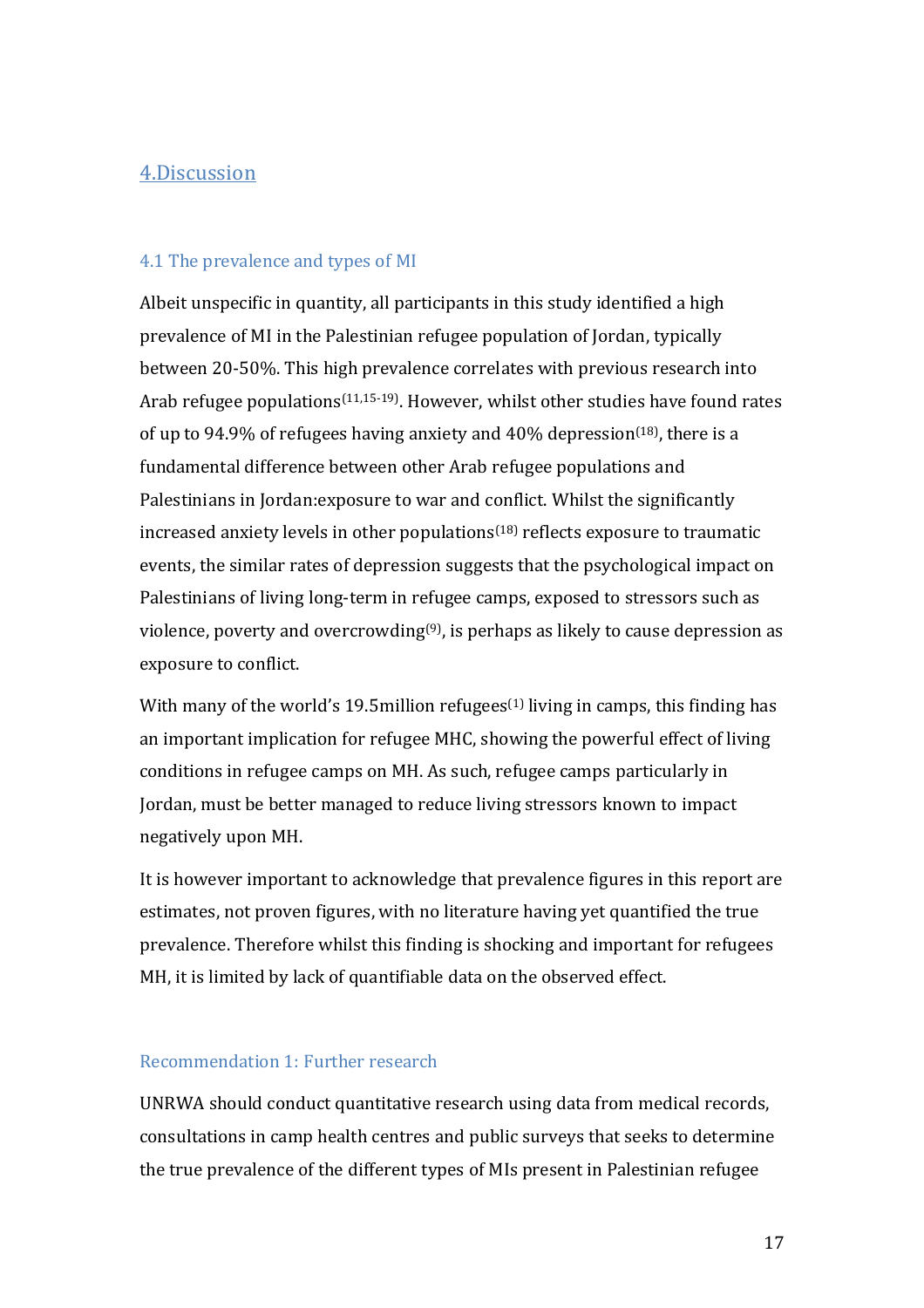camps in Jordan. Knowing the true extent is key to understanding the effect of camp conditions on MH, and formulating strategies to reduce these.

### 4.2 MH services available

The need to improve the quality and affordability of MHC, whilst reducing stigma was identified by many participants as essential to improving MH. Such needs have also been noted in other Palestinian and Arab refugee populations across the Middle East<sup>(11,20-22,34)</sup>. This suggests medical professionals, particularly general practitioners in refugee camps throughout the Middle East are severely lacking in MH training, resources and treatment knowledge<sup>(20-22)</sup>. This is particularly problematic considering many Arabs will refuse referral to specialist care to avoid the stigma of  $MI<sup>(20)</sup>$ . Integration of MHC into general practice has been suggested in Kuwait<sup>(21)</sup> as a way to reduce stigmatisation, however this can only be effective if staff are sufficiently trained with appropriate resources, and services are affordable to refugee populations.

### Recommendation 2: Integration of MHC into general practice

To overcome the barrier of stigma against use of specialised services, and to improve MHC offered in Palestinian refugee camps, UNRWA should integrate MHC into general practice at its health centres in Jordan. This approach should consist of hiring a psychosocial counselor for each health centre, more training for staff on MHC, and implementing protocols for management of MI.

### 4.3 Barriers to access and use of MHC

Barriers in many Arab populations to accessing MHC are well documented<sup>(20-22)</sup>. However, very little literature has investigated MH and barriers to MHC use in Palestinian refugees in Jordan<sup>(11)</sup>.

Previous literature cites barriers to accessing MHC to be primarily organisational<sup>(22,35,36)</sup>, with lack of training and insufficient political will seen as the biggest obstacles. However, this report concludes that in UNRWA, the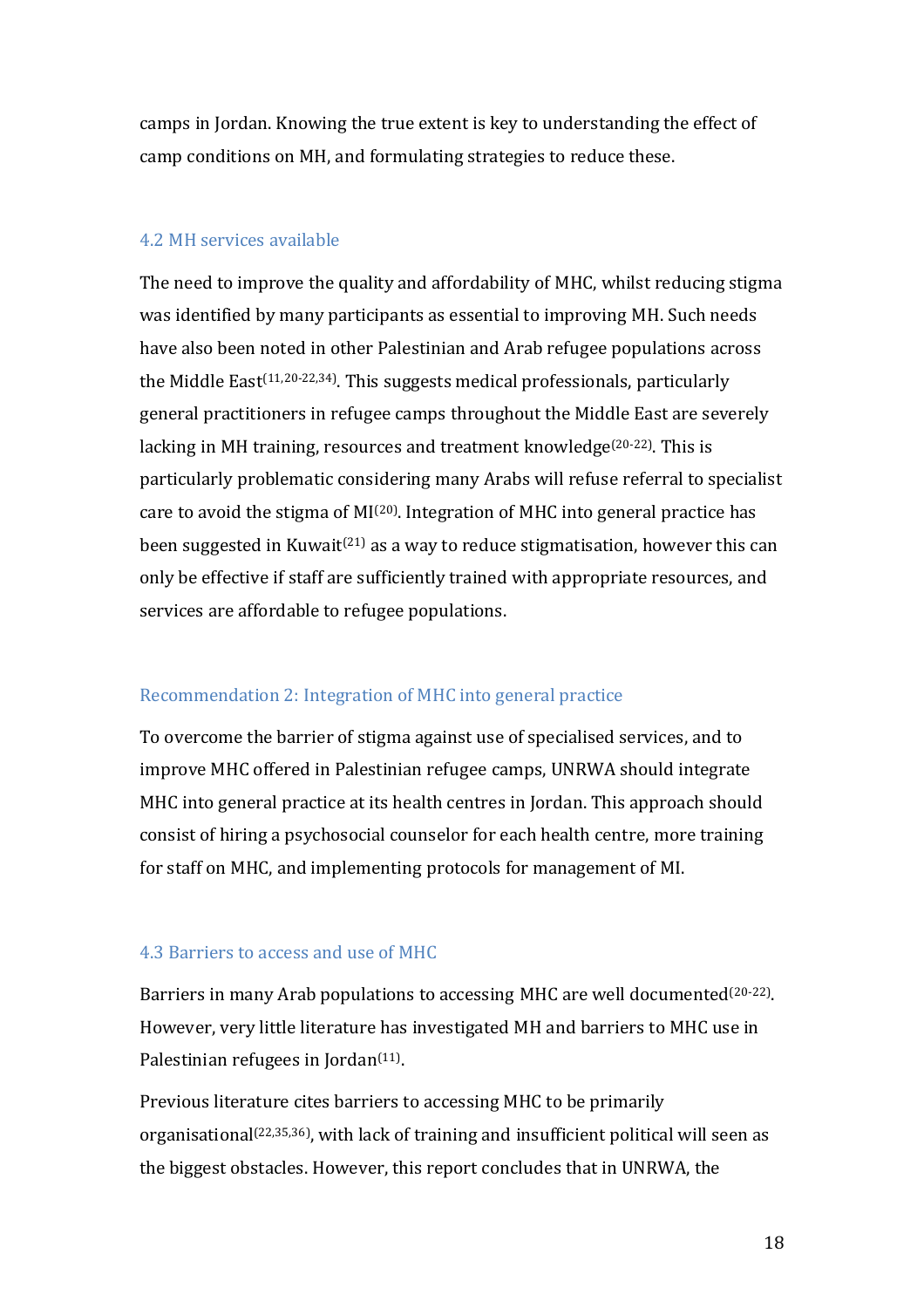political will is present to improve MHC, but the knowledge required and financial means are not.

Socio-cultural barriers have also previously been described<sup>(20-22,35)</sup>, although literature places a lesser emphasis on these barriers compared to this study. Furthermore, this report adds knowledge about the impact of socio-cultural barriers on accessing and using MHC in Palestinian refugee camps in Jordan. In particular, it offers improved understanding of the impact of sex, religion and spiritual healers as barriers. Applying these findings to other Arab refugee populations, in particular those who continue to be displaced by the Syria conflict<sup>(2)</sup> may help in establishing MH services that are culturally sensitive and are not as impeded by barriers.

## 5. Competing interests

The author declares no competing interests. This research was self-funded.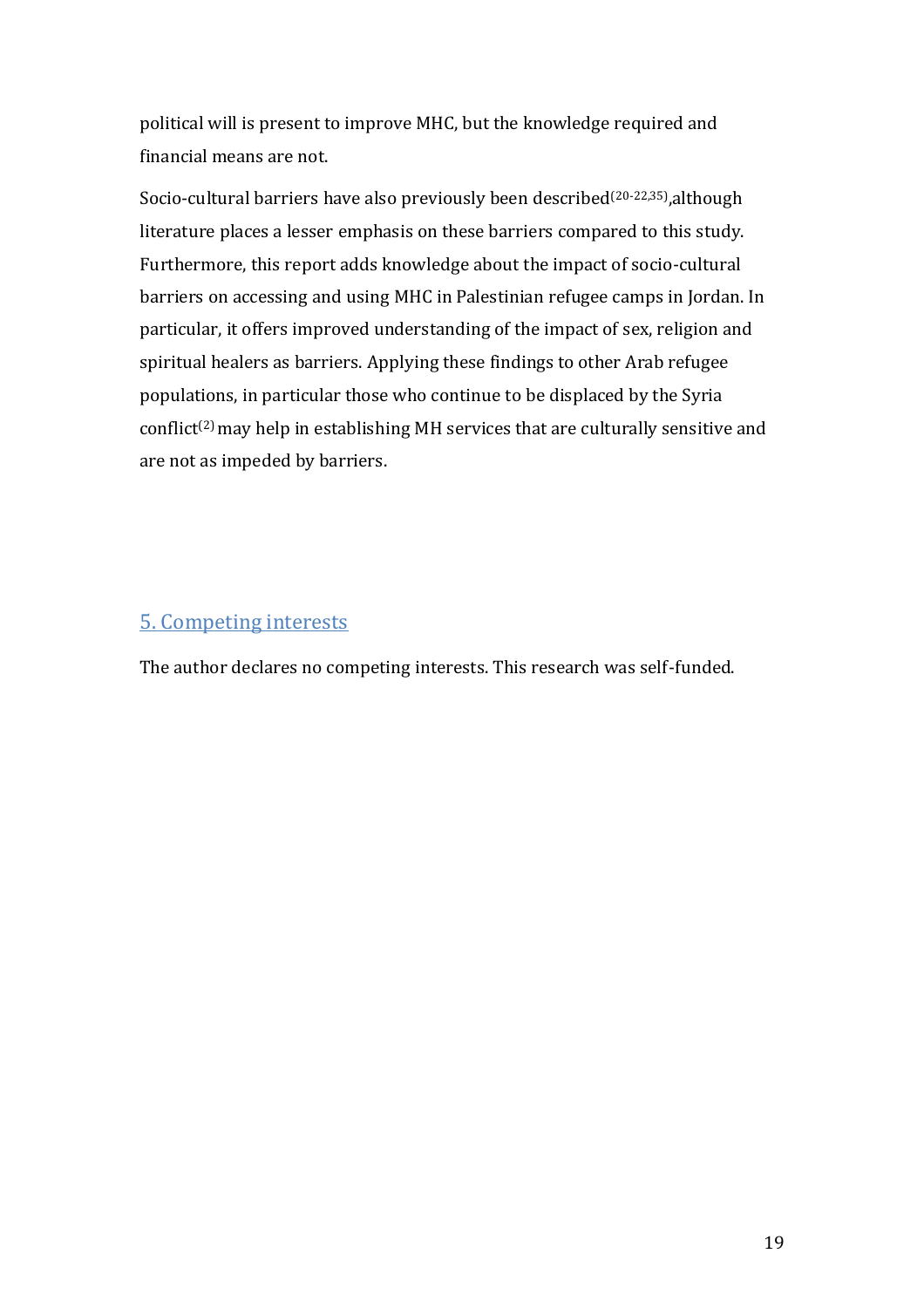## Reference list

- 1. UNHCR. *Facts and Figures about Refugees*. (Online). 2015. (Accessed 01/07/15). Available from: http://www.unhcr.org.uk/about-us/keyfacts-and-figures.html
- 2. BBC. *Syria: The story of the Conflict*. (Online). 2015. (Accessed 01/07/15). Available from: http://www.bbc.co.uk/news/world-middle-east-26116868
- 3. UNHCR. *Convention and Protocol Relating To The Status Of Refugees.* (Online). Geneva: UNHCR, 2011. (Accessed 02/07/15). Available from: http://www.unhcr.org/3b66c2aa10.html
- 4. MSF. *Refugees and Internally Displaced people.* (Online). 2015. (Accessed 01/0715). Available from: http://refugeecamp.msf.org.au/who-arerefugees.html
- 5. UNHCR. *Global Trends – Forced Displacement in 2014.* (Online). Geneva: UNHCR, 2014. (Accessed 02/07/15). Available from: http://www.unhcr .org/556725e69.html
- 6. WHO. *Mental Health: a state of well being.* (Online). 2015. (Accessed 03/07/15). Available from: http://www.who.int/features /factfiles/mental\_health/en/
- 7. Steel, Z et al. The global prevalence of common mental disorders: a systematic review and meta-analysis 1980-2013. *Int J Epidemiol.* 2014, **43**(2), pp. 476-93.
- 8. Boothby, N et al. eds. *A World Turned Upside Down: Social Ecological Approaches to Children in War Zones.* Bloomfield, CT: Kumarian Press, Inc, 2006.
- 9. Lurie, I. Psychiatric Care in Restricted Conditions for Work Migrants, Refugees and Asylum Seekers: Experience of the Open Clinic for Work Migrants and Refugees, Israel 2006. *Isr J Psychiatry Relat Sci.* 2009, **46**(3), pp.172-181
- 10. Tribe, R. Mental health of refugees and asylum-seekers. *Advances in Psychiatric Treatment.* 2002, **8**(4), pp.240-247
- 11. Vickers, D and Masri, S. Mental Health Needs Assessment in Palestinian Refugee Camps, Lebanon. Final Report. Beirut: Response International, 2005.
- 12. UNRWA. *Palestine Refugees*. (Online). 2015. (Accessed 01/07/15). Available from: http://www.unrwa.org/palestine-refugees
- 13. UNRWA. *Jordan.* (Online). 2015. (Accessed 01/07/15). Available from: http://www.unrwa.org/where-we-work/jordan
- 14. Miller, K and Rasmussen, A. War exposure, daily stressors, and mental health in conflict and post-conflict settings: Bridging the divide between trauma-focused and psychosocial frameworks. *Social Science & Medicine.* 2010, **70**(1), pp. 7-16
- 15. Al-Krenawi, A et al. Psychological Symptomatology Among Palestinian Adolescents Living with Political Violence. *Child and Adolescent Mental Health*. 2007, **12**(1), pp. 27-31
- 16. Al-ghzawi, HM et al. The Impact of Wars and Conflicts on Mental Health of Arab Population. *International Journal of Humanities and Social Science.* 2014, **4**(6), pp. 237-242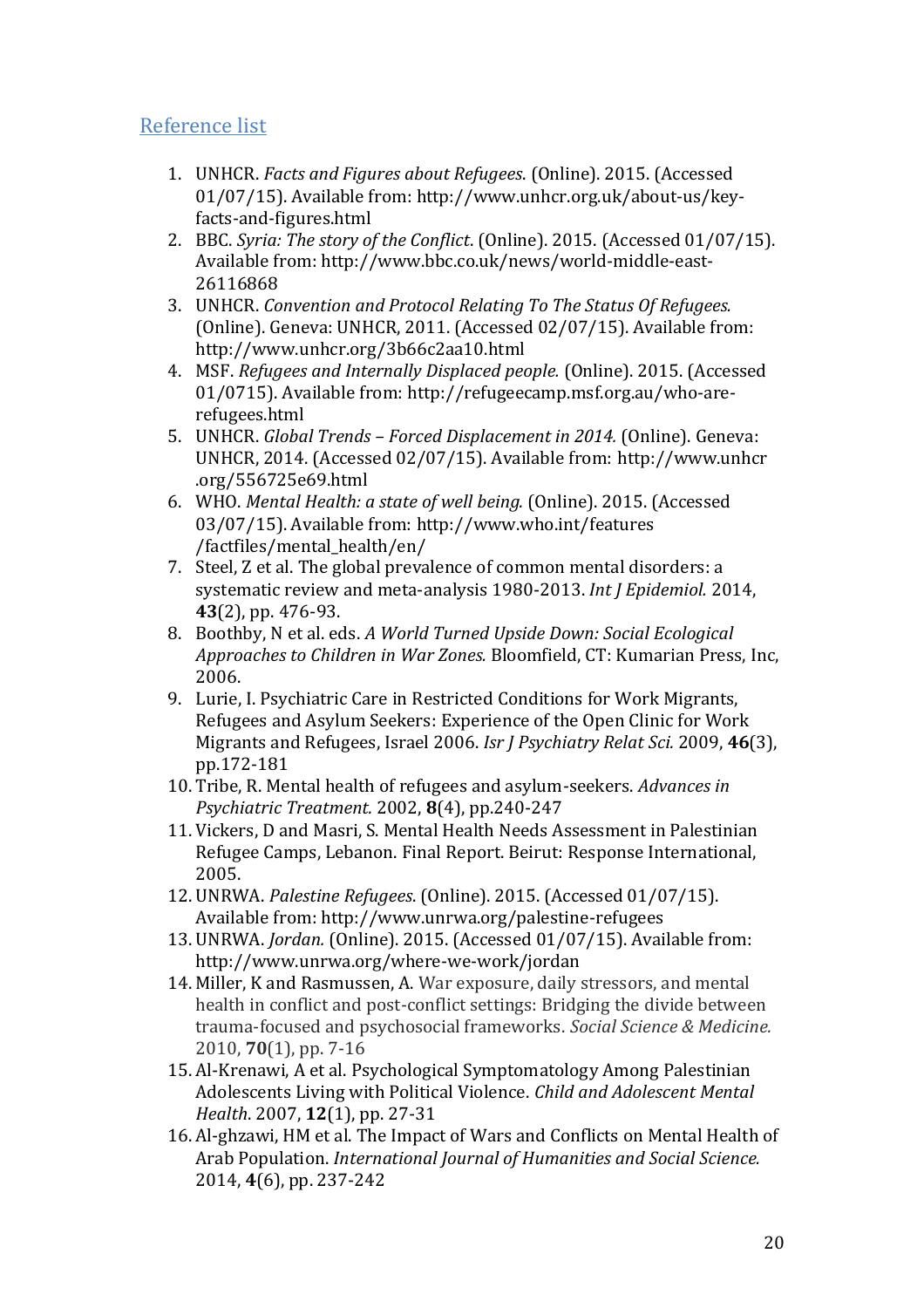- 17. Karam, E et al. Major depression and external stressors: the Lebanon wars. *European Archives of Psychiatry and Clinical Neuroscience.* 1998, **248**(5), pp.225-230
- 18. Elbedour, S et al. Post-traumatic stress disorder, depression and anxiety among Gaza Strip adolescents in the wake of the second Uprising (Infitada). *Child Abuse and Neglect*. 2007, **31**(7), pp.719-729
- 19. Khamis, V. Post-traumatic stress disorder among school age Palestinian children. *Child Abuse and Neglect.* 2005, **29**(1), pp.81-95
- 20. Dalky, HF. Perception and Coping with Stigma of Mental Illness: Arab Families' Perspectives. *Issues in Mental Health Nursing.* 2012, **33**(7), pp.486-491
- 21. Almazeedi, H et al. Integrating Kuwait's Mental Health System to end stigma: a call to action. *Journal of Mental Health*. 2014, **23**(1), pp. 1-3
- 22.Nasir, LS and Al-Qutob, R. Barriers to the diagnosis and treatment of depression in Jordan. A nationwide qualitative study. *J AM Board Fam Pract.* 2005, **18**(2), pp.125-31
- 23. Green, J and Thorogood, N. *Qualitative Methods for Health Research.* (Third Ed). London: SAGE publications, 2014.
- 24. The World Bank. *Changes in Country Classifications.* (Online). 2015. (Accessed 04/07/15). Available from: http://data.worldbank.org /news/2010-GNI-income-classifications
- 25. Amara, AH and Aljunid, SM. Noncommunicable diseases among urban refugees and asylum-seekers in developing countries: a neglected health care need. *Globalization and Health.* (Online). 2014, **10**(24), pp.1-14. (Accessed 04/07/15). Available from: http://www.biomedcentral.com /content/pdf/1744-8603-10-24.pdf
- 26. Bryman, A. *Social research methods.* (4th Ed). Oxford: Oxford University Press, 2008.
- 27. Guest, G et al. How many interviews are enough?: An experiment with data saturation and variability. *Field Methods*. 2006, **18**(59), pp. 59-81
- 28. Denscombe, M. *The Good Research Guide.* (5th edition). Maidenhead: Open University Press, 2014.
- 29. Green, J et al. Translators and mediators: bilingual young people's accounts of their interpreting work in health care. *Social Science & Medicine*. 2005, **60**(9), pp. 2097-2110
- 30. Björk Brämberg E and Dahlberg K. Interpreters in cross-cultural interviews: a three-way coconstruction of data. *Qual Health Res*. 2013, **23**(2), pp.241–7
- 31.Hadziabdic, E et al. Arabic-speaking migrants' attitudes, opinions, preferences and past experiences concerning the use of interpreters in healthcare: a postal cross-sectional survey. *BMC Res Notes.* (Online). 2014, **7**(71), pp. 1-10. (Accessed 04/07/15). Available from: http://www.ncbi. nlm.nih.gov/pmc/articles/PMC3915075/
- 32. Munhall, P. *Nursing Research. A Qualitative Perspective.* (Fifth Ed). Miami: Jones & Bartlett LEARNING, 2012.
- 33. Cassell, C and Symon, G. *Essential Guide to Qualitative Methods in Organizational Research.* London: SAGE Publications Ltd, 2004.
- 34. Okasha, A. Mental Health Services In The Arab World. *Arab Studies Quarterly.* 2003, **25**(4), pp. 39-52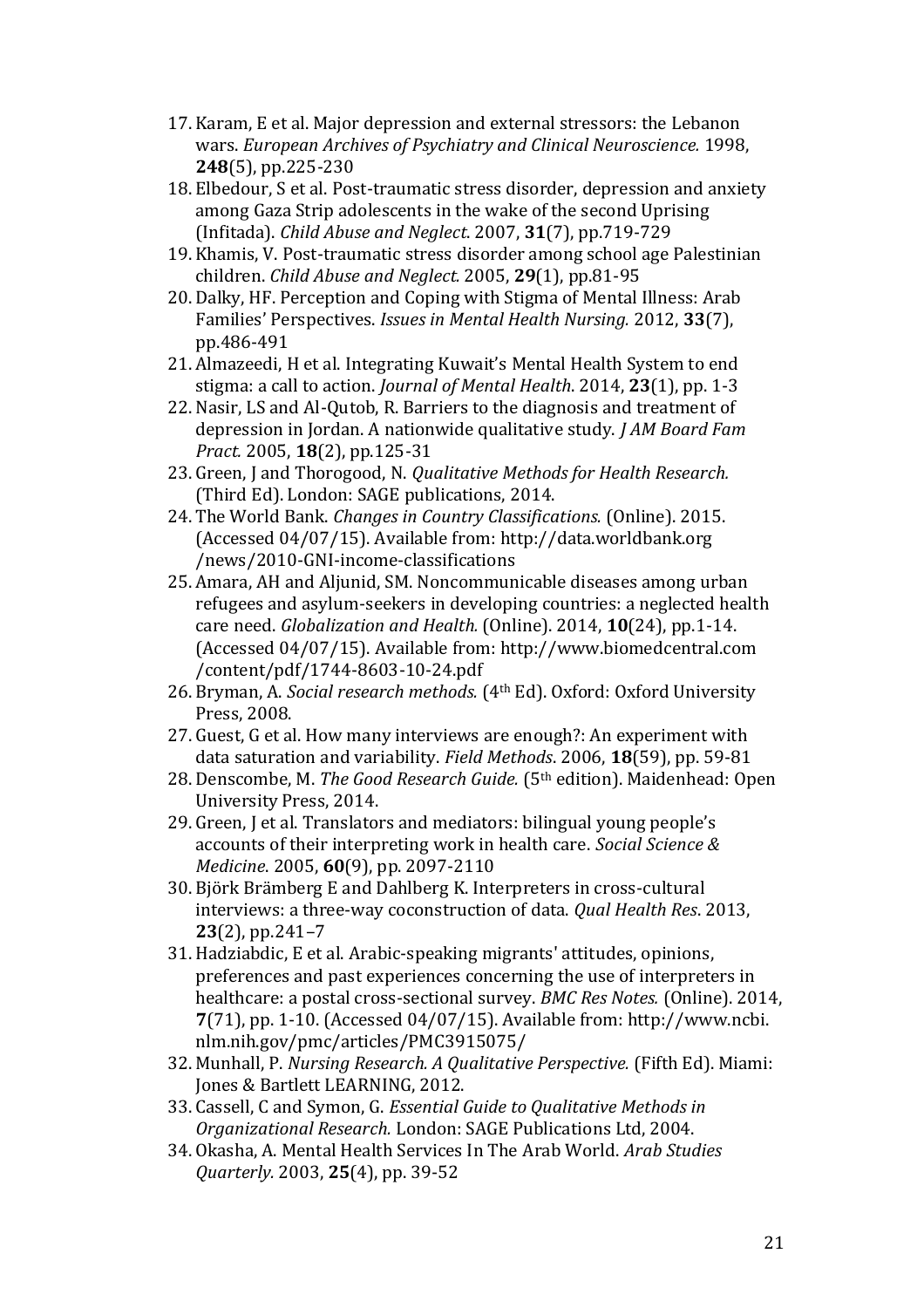- 35.Saraceno, B et al. Barriers to improvement of mental health services in low-income and middle-income countries. *The Lancet.* 2007, **370**(9593), pp. 1164-1174
- 36. Al-Krenawi, A and Graham, JR. Culturally Sensitive Social Work Practice With Arab Clients in Mental Health Settings. *Health & Social Work.* 1999, **25**(1), pp.9-22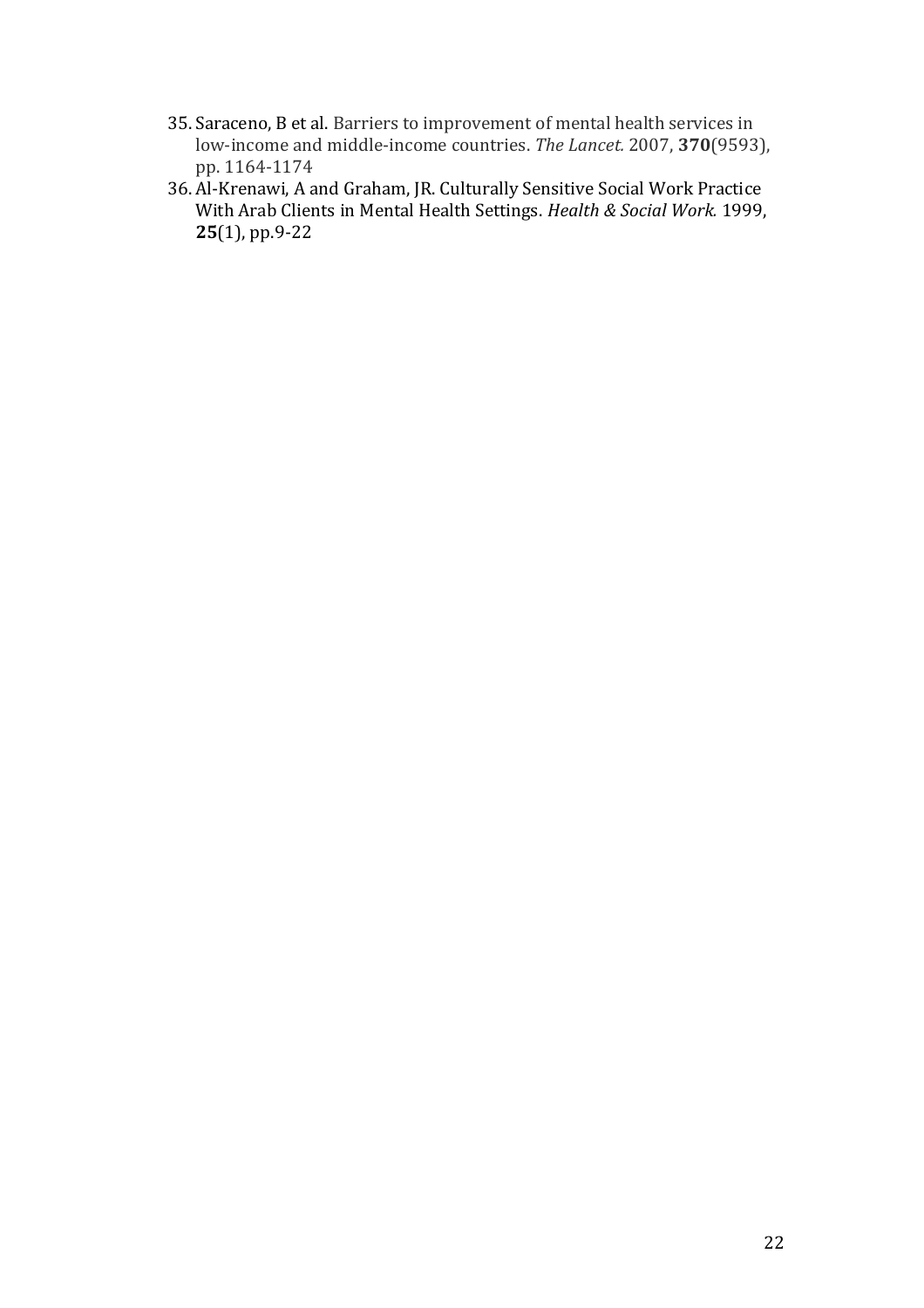## Appendix

### 1. Interview question guide

### Investigating barriers to accessing and using mental health services for refugees in Jordan

### Interview guidance sheet

Interview number:

Date of interview:

Place of interview:

Duration of interview:

Persons present during interview (ie researcher, translator and interviewee (who remains anonymous)) :

Occupation (and position/ grade within profession and refugee camp) of participant:

Type of involvement, if any, with the Jordanian government, the UN or any other humanitarian NGO or body:

Nationality:

Any notable events that are spoken of or that occur during the interview:

### The interview

Introduction:

- 1. Researcher states their name and asks for confirmation of participants name (which will remain anonymous)
- 2. Researcher reminds the participant of the aim of the study: **'To review barriers to access and use of mental health care services in Jordanian refugee camps, in order to provide recommendations to overcome such barriers'.**
- 3. The information sheet and the consent form are reviewed by the researcher and participant to confirm informed consent. Any questions the participant may have are answered, and the participant is asked to confirm they are happy to proceed to the questions.
- 4. The participant is reminded that they may stop the interview at any time, and that they decline to answer a question without giving reason for doing so.